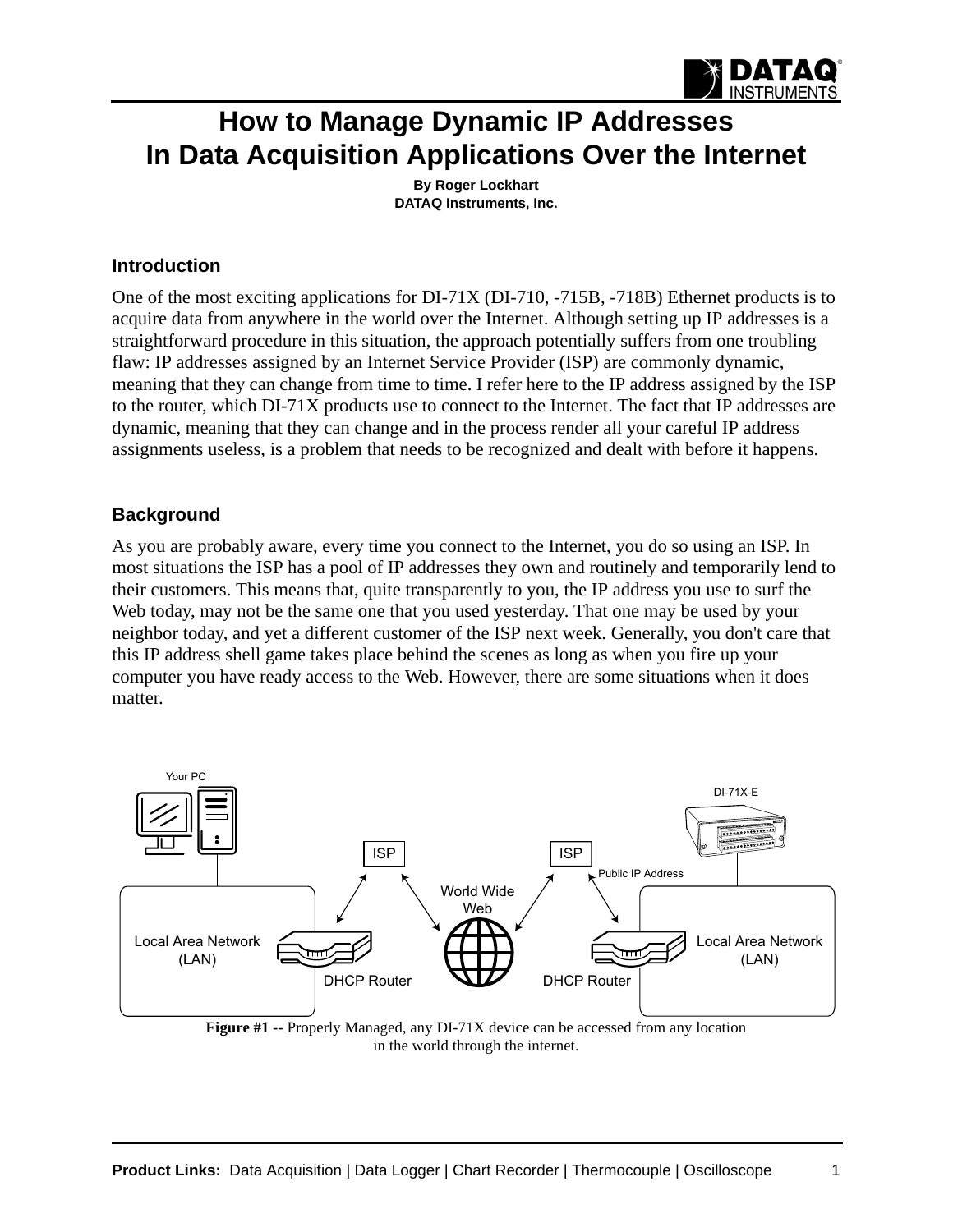One such example is when you expose a DI-71X instrument to the Internet with the goal of accessing the data it acquires from a remote location. Figure 1 represents this application in schematic form, and a step-by-step approach for making it a reality is as follows:

- 1. Connect the DI-71X instrument to the LAN, which is managed by a router that ultimately allows devices on the LAN to connect to the Internet through an ISP. The router typically assigns the instrument a private IP address that is useful only on the LAN, or private side of the network.
- 2. Using utilities that are built into the router, assign the 71X instrument's private IP address to one of 65,535 ports.
- 3. Again, using utilities that are built into the router, expose the selected port to the Internet.
- 4. [Determine the public IP address of the router by using a free utility like http://](http://www.whatismyipaddress.com/) www.whatismyipaddress.com/.

That's all there is to it. You can now access the DI-71X instrument from anywhere on the Internet by using the IP address obtained in step (4) and the port you chose in step (2). Is all this too good to be true? In some situations, the answer is yes. Read on.

# **The Fly in the IP Address Ointment**

DATAO **INSTRUMENTS** 

I've already explained how the IP address assigned by the ISP to the 71X's router today may not be the one assigned to it tomorrow, and you have probably guessed the ramifications of this: While the IP address remains unchanged, accessing a 71X instrument located in New York from a PC in Tokyo is fast and easy. But the instant the ISP changes the public IP address of the 71X's router, you can't access it from across the street. If your ISP can spontaneously change your router's IP address you have three options:

- 1. Ask your ISP to assign you a static IP address (one that won't change).
- 2. In the event that an IP address changes, have an inside person query the router and relay the new address to you.
- 3. Use a Dynamic DNS service.

The first option, a static IP address, is simultaneously the easiest solution and the most difficult to secure. Remember that ISPs own only a finite quantity of IP addresses, which they lease to all their subscribers. The one they give to you permanently as a static IP address is one that, by definition, no one else can use. The assignment of static IP addresses lowers the ISPs inventory of available IP addresses with the usual supply versus demand affect on price: Static IP addresses are expensive, if you can get one at all.

Option (2) is clearly inconvenient, if not impractical. What happens if the router's IP address changes at 2 AM?

The best solution, and the topic of the remainder of this application note, is to use a dynamic domain name service (DDNS).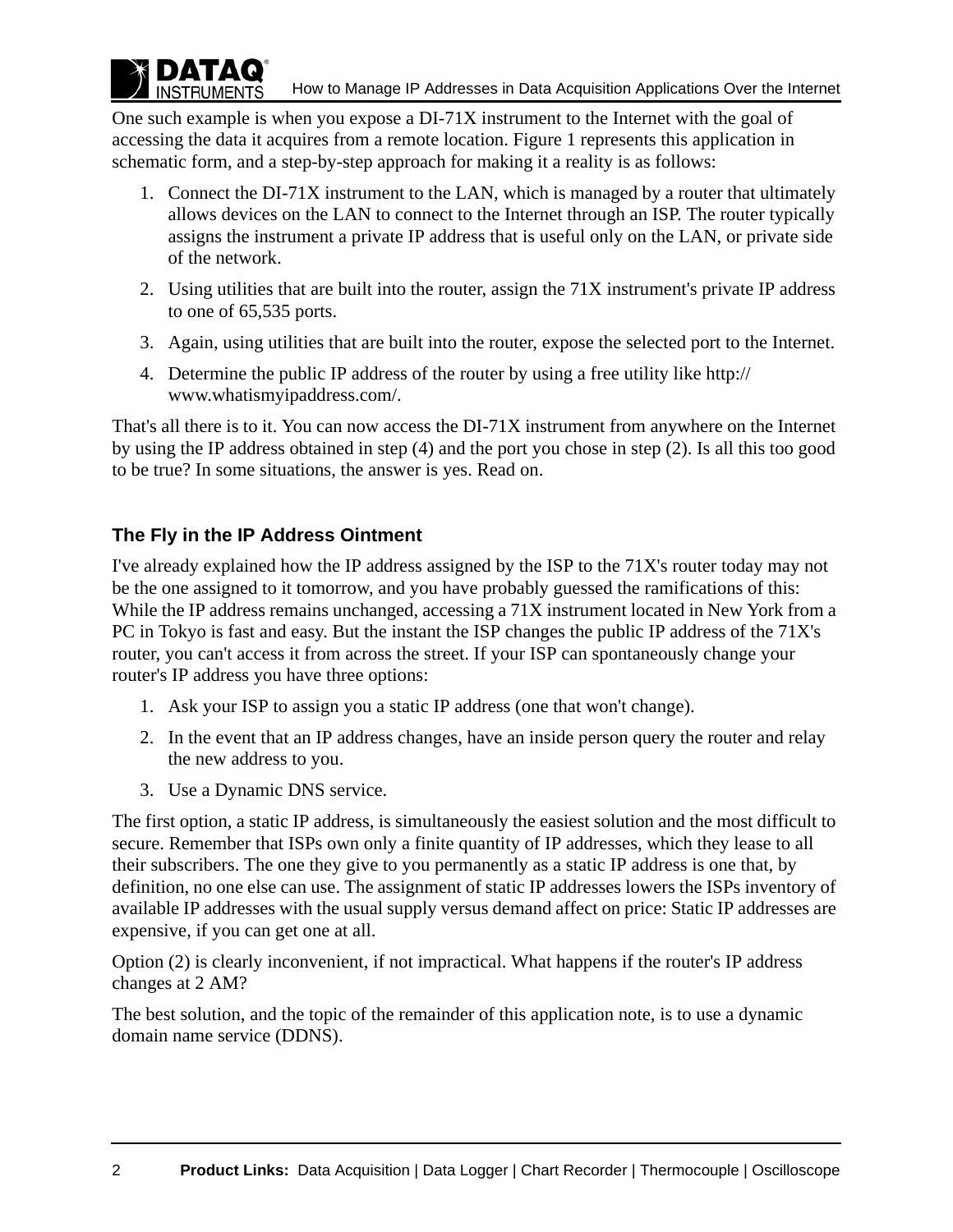

## **What is DDNS?**

You can think of DDNS as an automated version of option (2) described above, your assistant that spends most of its time doing nothing, but springs into action whenever the public IP address of the router changes. In a nutshell, assuming your router supports the DDNS protocol, it can autonomously and automatically contact any number of free web-based services whenever the router detects that its public IP address has changed. The router logs on to an account you setup and maintain, and updates the account with its latest public IP address. Since the same account is accessible by you using your favorite browser, you can determine the IP address of your router at anytime, and from anywhere.

# **How To Use Dynamic DNS Websites**

There are actually quite a few DDNS websites, which you can join and use free of charge, but only those supported by the router will actually work. So the first step is to verify that your router [does indeed support DDNS and the specific DDNS websites it can access. My router supports the](http://www.DynDns.org)  [following: www.DynDns.org,](http://www.DynDns.org) [www.No-IP.com, and](http://www.No-IP.com) [www.EasyDns.com. Since I have experience](http://www.EasyDns.com)  [using DynDns.org, I'll use that website as an example in all further discussions, with the caveat](http://www.EasyDns.com)  that other websites may function slightly differently.

Getting started with DDNS is simple and free. After you determine the website you want to use, go there and:

- 1. Establish an account, creating a unique username and password.
- 2. Next, you'll want to create a hostname for each router you want to manage. If you have three different locations, each exposed to the Internet, then you'll need three hostnames, one for each router. Many DDNS websites support host names beyond the basic name of the website. DynDns.org supports a total of forty-six. The hostname I chose for myself was 'rwlockhart.isa-geek.com' (no chuckles, please. It seemed appropriate at the time).
- 3. Next, turn your attention to your router by accessing its DDNS features and configure it for the DDNS account you established in steps 1 and 2. You'll need to tell the router the DDNS website, your hostname, your username, and finally your password. Figure 2 is a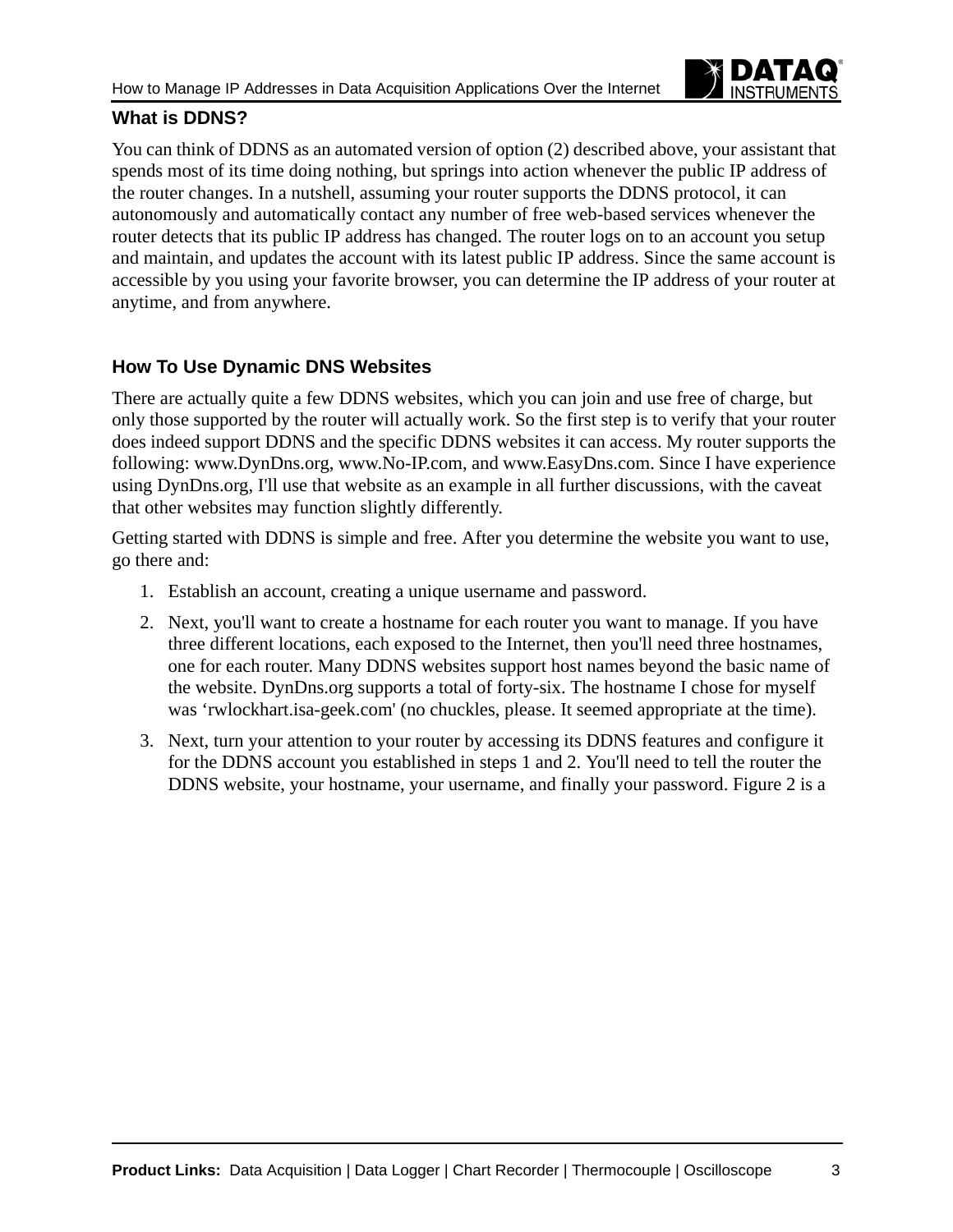

screen shot of my router's DDNS configuration panel. Clearly shown are entries for the items just described. Finally, make sure you enable the DDNS feature.

| .ink<br><b>Building Networks for People</b> |                                              | $DI-614+$<br><b>Enhanced 2.4GHz Wireless Router</b> |                        |               |                          |  |  |
|---------------------------------------------|----------------------------------------------|-----------------------------------------------------|------------------------|---------------|--------------------------|--|--|
|                                             | Home                                         | <b>Advanced</b>                                     | <b>Tools</b>           | <b>Status</b> | <b>Help</b>              |  |  |
| Admin                                       | Dynamic DNS<br><b>DDNS</b><br>Server Address | DynDns.org                                          | ⊙ Enabled ○ Disabled   |               |                          |  |  |
| Time                                        | Host Name                                    |                                                     | rwlockhartisa-geek.com |               |                          |  |  |
| System                                      | Usemame                                      | rwlockhart                                          |                        |               |                          |  |  |
| <b>Firmware</b>                             | Password                                     |                                                     |                        |               |                          |  |  |
| <b>DDNS</b>                                 |                                              |                                                     |                        |               | <b>Apply Cancel Help</b> |  |  |
| Misc.<br><b>Cable Test</b>                  |                                              |                                                     |                        |               |                          |  |  |

**Figure #2** – Screen shot of the DDNS configuration panel for a D-link wireless router.

- 4. When the router's DDNS feature is enabled the router will access your account on the DDNS website and update the account with its current public IP address. It will do this again whenever it detects a change, 24/7/365. Not bad for free, right?
- 5. To determine the public IP address for any remote location, you simply log onto the DDNS website. Figure 3 is a screenshot of my account clearly identifying my hostname, the public IP address of my router, and the date and time when the router last updated the